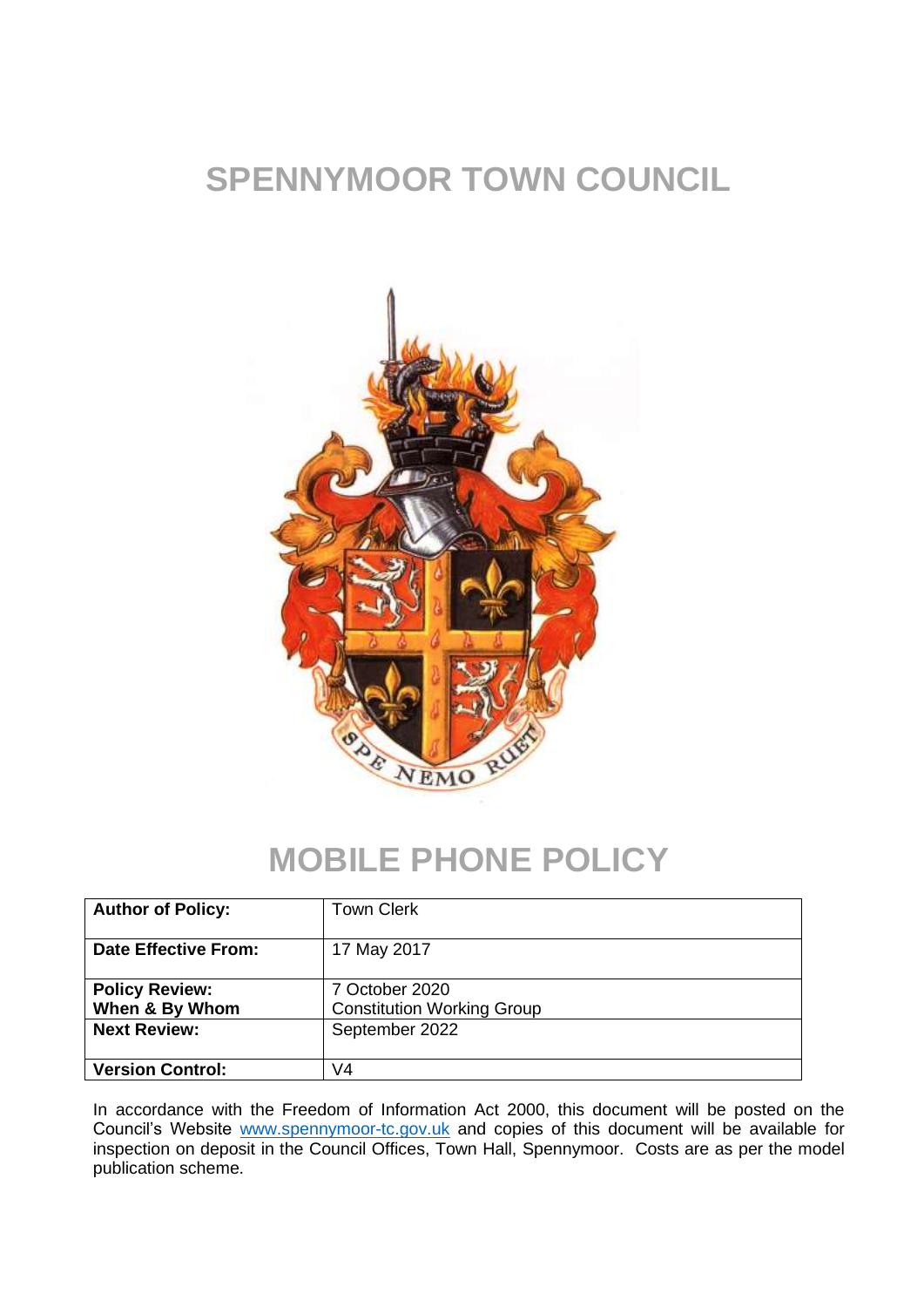# **1. Introduction**

- 1.1 Mobile phone technology has advanced significantly over the last few years and it continues to evolve. Wireless connections have extended the capabilities of mobile phones, enabling access to a wide range of new content and services globally. Many phones now offer Internet and email access, alongside the most often used standard functions of messaging, camera, video and sound recording.
- 1.2 Mobile phones, alongside other forms of technology, are changing the way and speed in which we communicate. They can provide security and reassurance; however, there are also associated risks.

### **2. Policy statement**

- 2.1 It is recognised that it is the enhanced functions of many mobile phones that cause the most concern, and which are most susceptible to misuse. Misuse includes the taking and distribution of indecent images, exploitation and bullying.
- 2.2 It is also recognised that mobile phones can cause an unnecessary distraction during the working day and can be intrusive when used in the company of others. When mobiles phones are misused it can impact on an individual's dignity, privacy and right to confidentiality.
- 2.3 It is appreciated that it can be very difficult to detect when such devices are present or being used, particularly in relation to enhanced functions, such as cameras. The use of all mobile phones is, therefore, limited regardless of their capabilities. The aim is to avoid distraction and disruption of the working day, and to minimise the opportunities for any individual to make any covert images or misuse functions in any other way.

### **3. Equalities**

- 3.1 All employees and Elected Members of the Council are expected to treat each other and members of the public equally and with respect regardless of – Age; Disability; Gender Reassignment; Marriage & Civil Partnership; Pregnancy and Maternity; Race; Religion & Belief; Sex or Sexual Orientation.
- **4. Aim**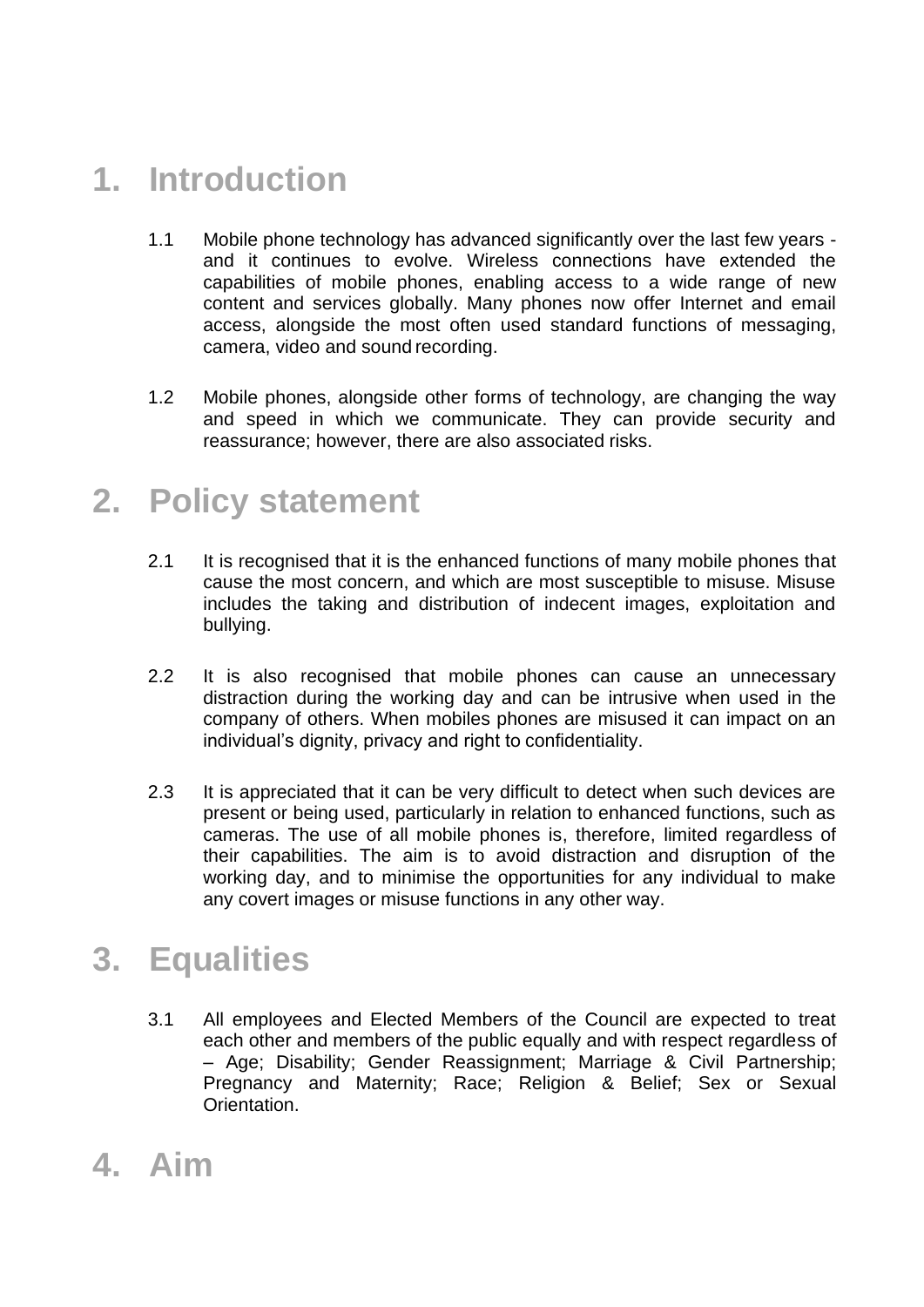4.1 The aim of the Mobile Phone Policy is to promote safe and appropriate practice through establishing clear, acceptable use guidelines.

### **5. Responsibilities**

- 5.1 All employees are responsible for the safe use of mobile phones and the continued implementation of this policy.
- 5.2 Under no circumstances should any employee use a mobile phone whilst driving. This is an offence and you will be liable to a fine and points on your licence. If caught using a mobile phone, whilst undertaking official council duties, the Council's disciplinary procedure will be invoked and may result in your dismissal. If a call is received while you are driving, **do not** answer it until you can park in a place where it is safe to do so. Alternatively allow a passenger to answer or make the call.
- 5.3 If you have been issued with a work mobile it is your responsibility to look after it properly and it must be returned immediately if you hand in your notice to cease employment with Spennymoor Town Council. The cost of mobile phones which are not returned promptly will be deducted from your final pay.
- 5.4 Non adherence or disregard to this policy will be seen as a breach of the policy and the disciplinary procedure will be invoked which could result in your dismissal.

#### **6. Mobile phones and the Law**

- 6.1 Driving when using a hand-held mobile phone is illegal and you may be fined and receive points on your licence.
- 6.2 Picking up or using any type of phone or similar device (whilst driving) that is, or must be, held to operate it would be breaking the law. You can also be prosecuted for using a hands-free mobile phone if you fail to have proper control of your vehicle.
- 6.3 The law requires a driver to have proper control of his or her vehicle at all times. Consequently, driving in a careless or dangerous manner whilst using a hand-held phone could result in prosecution, with penalties including an unlimited fine, disqualification and up to two years imprisonment.
- **6.4 From 1 March 2017 the fine for using a mobile phone whilst driving**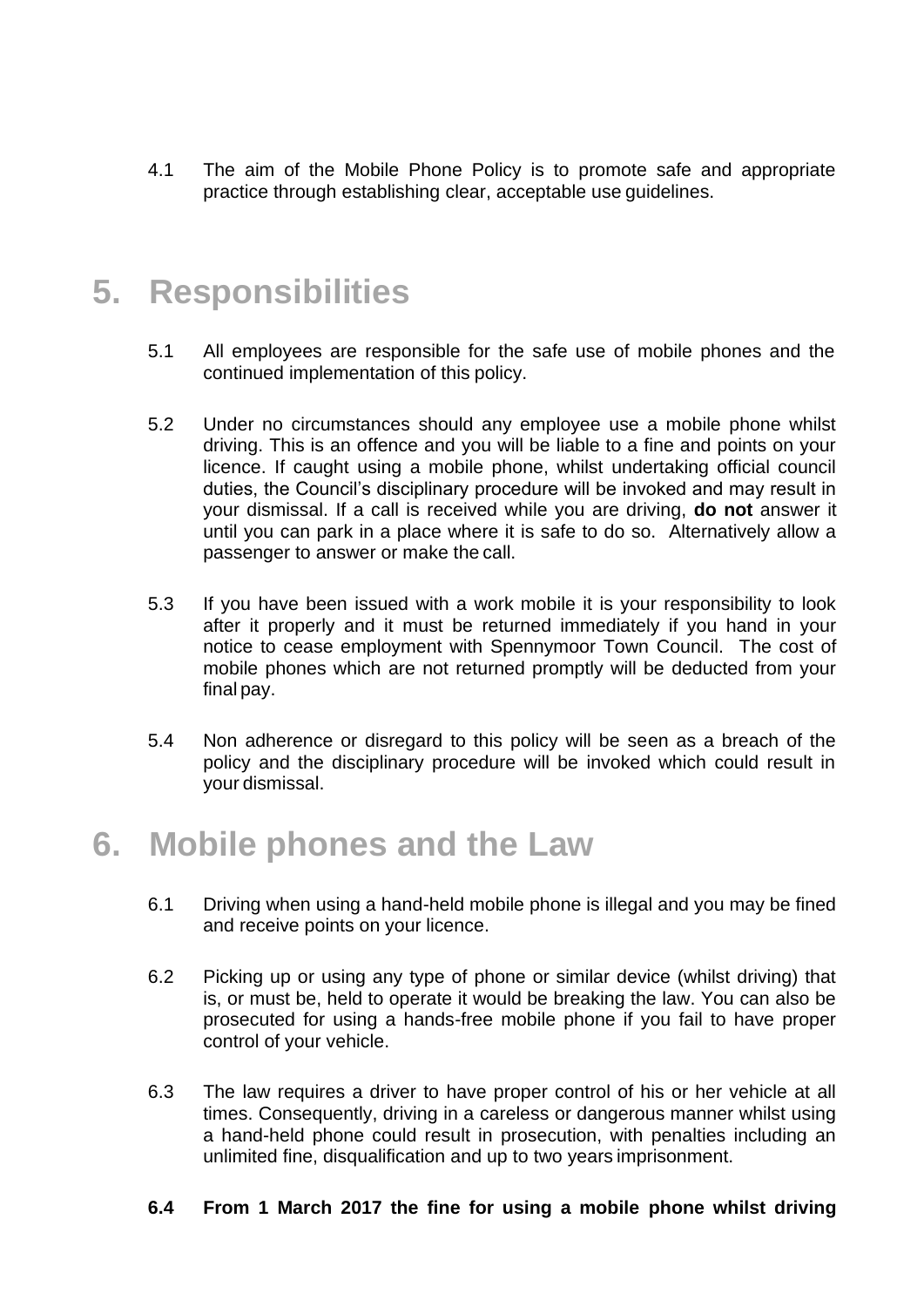**doubled to £200 and points doubled to 6. Further, if you have had a licence for less than 2 years, you will lose it. If you are banned from driving and this affects your ability to undertake your duties, dismissal may result.**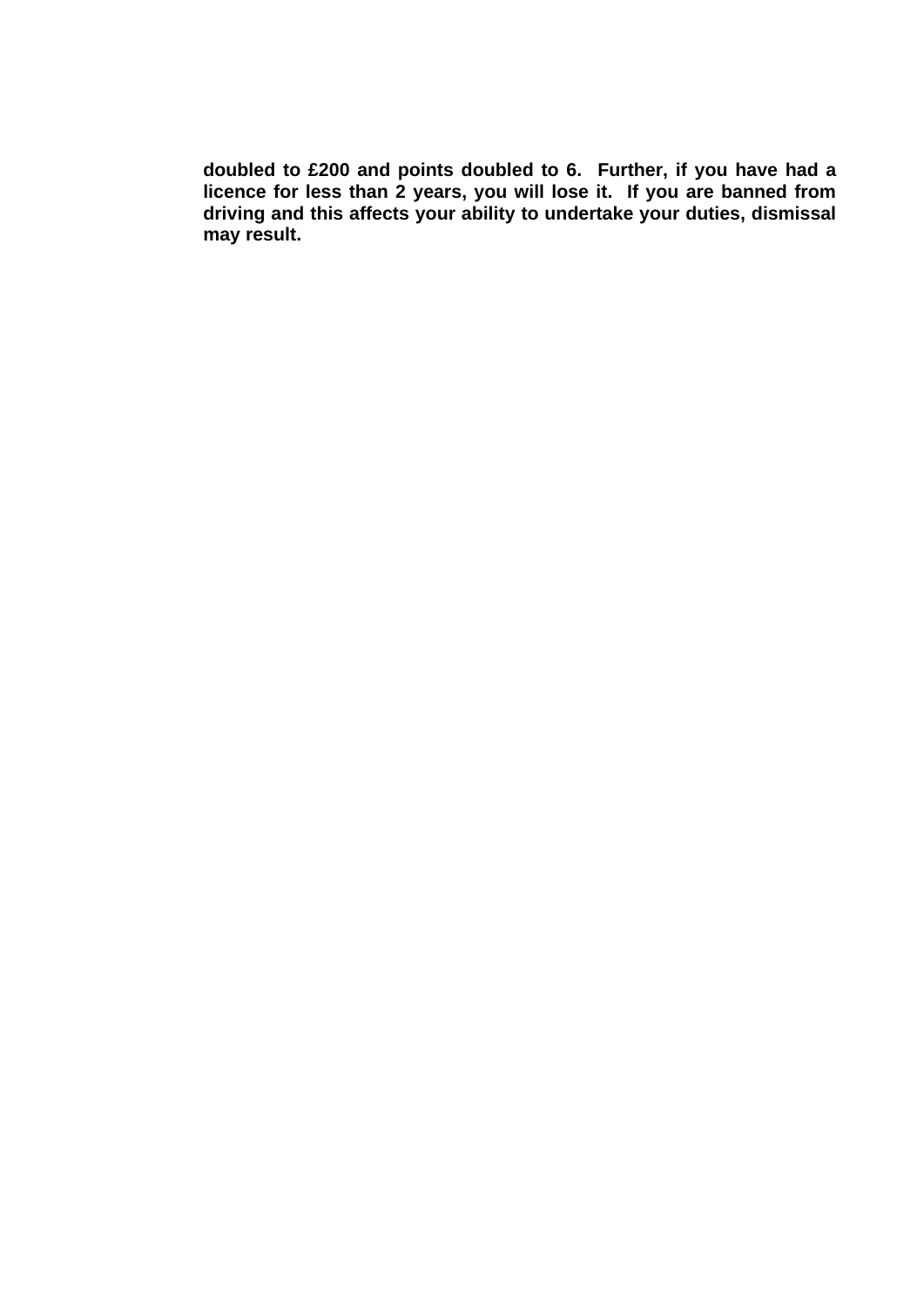## **7. Private Use**

- 7.1 Mobile phones are issued to employees for the purpose of communication on work related business.
- 7.2 Mobile phones may be used for private calls but they must be identified and paid for.
- 7.3 The use of all mobile phones should be limited, regardless of their capabilities to avoid distraction and disruption of the working day. Excessive use of mobile phones during working hours may result in disciplinary action being taken.

#### **8. Guidelines**

- 8.1 Non adherence or disregard to any of the points set out within this document will be seen as a breach of this policy and the disciplinary procedure will be invoked which could result in your dismissal.
- 8.2 The following rules must be followed when using mobile phones for Council business. You should also refer to any specific manufacturer's safety information supplied with your phone.
- 8.3 Certain areas should be considered 'mobile free' areas. These areas are considered to be the most vulnerable and sensitive:
	- changing areas
	- toilets
- 8.4 A zero-tolerance policy is in place with regards to the use of personal or work related mobiles by any individual in these areas.
- 8.5 Do not under any circumstances use a mobile phone whilst you are driving.
- 8.6 When you have to use a mobile phone, use it for a short duration only.
- 8.7 On a long journey take regular breaks to check for messages and to make any necessary calls. Always park in a suitable and safe location.
- 8.8 The use of personal mobiles should be kept to a minimum during normal working hours and should only be used to receive and pass on urgent